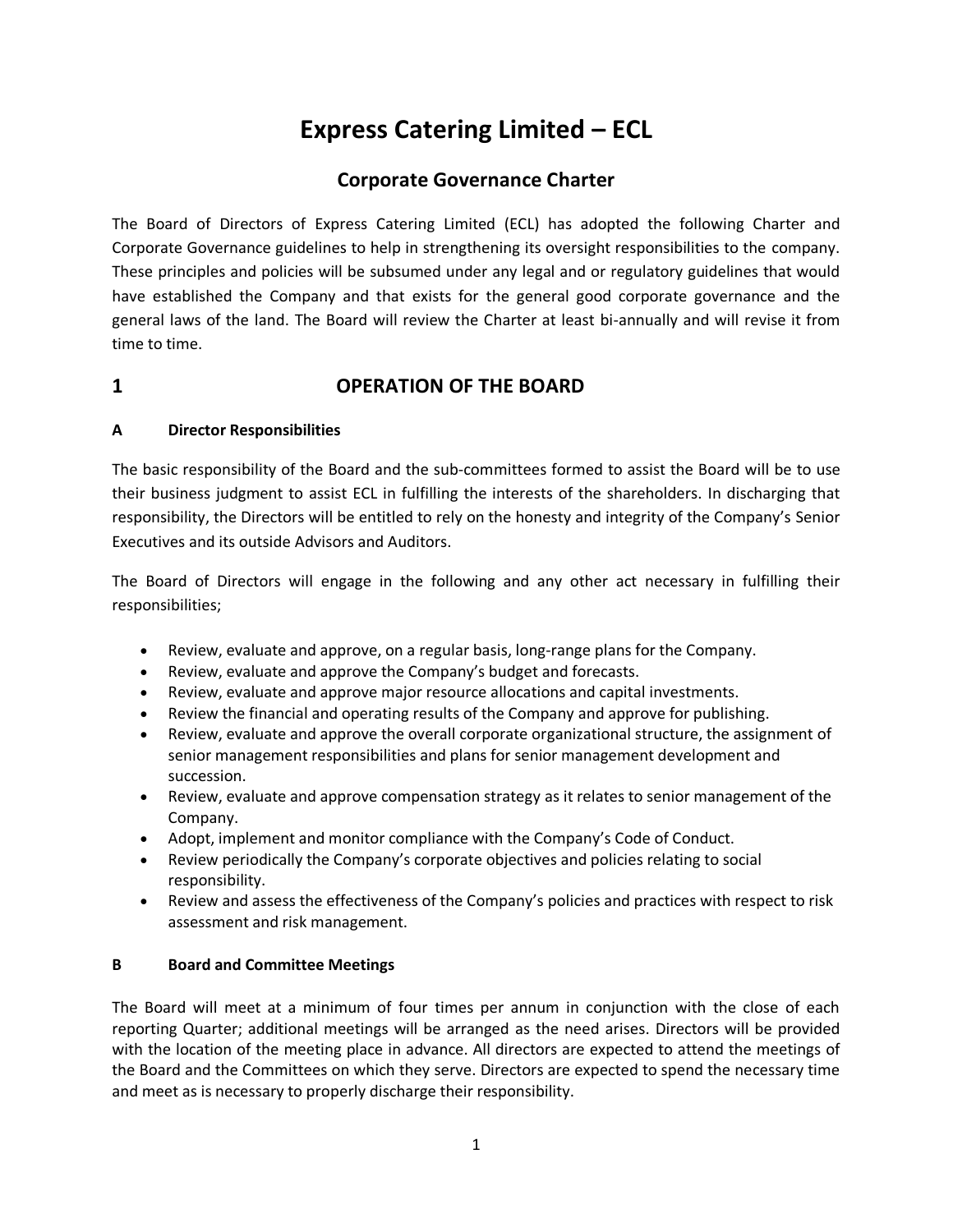The Audit Committee will meet a minimum four times per annum (prior to the Board of Directors meeting) and will satisfy themselves as to the completeness of the financial information being presented to the Board of Directors meeting.

The Compensation Committee will meet at least two times per annum and will provide the Board with the necessary guidance on optimizing the staff component of the company's performance.

The Chairman, CEO or Committee Chairpersons may from time to time invite Corporate Officers, other Employees and Advisors to attend the Board or Committee meetings whenever deemed necessary.

#### **C Agenda Items for the Board and Committee Meetings**

The Chairman of the Board or Committee will establish the agenda for each Board or Committee meeting. Each Director is free to suggest the inclusion of items on the agenda and may raise subjects that are not on the agenda for that meeting but which is deemed important for the attention of the Board or Committee. The agenda and any supporting details or proposed resolutions will be provided to the Directors in advance. Directors should review these materials in advance of the Board or Committee meeting in order to maximize their contribution to the meeting.

#### **D Directors Compensation**

Executive Directors shall receive no additional compensation for serving as Directors. Non-executive Directors, on the other hand, shall receive reasonable compensation and reimbursement of costs incurred to attend Board and Committee meetings. The level of compensation will be set by the Compensation Committee and will be reviewed annually.

The Compensation Committee will bear consideration to the fact that the form and amount of compensation to Directors may have consequences for their perceived independence. Any contracts with a Director, directly or indirectly, must be disclosed and must pass the test of transparency.

#### **E Director Orientation and Education**

Management will provide new Directors with an initial orientation in order to familiarize them with their responsibilities as Directors, the Company's obligations as a listed company, the operating business units and the nature of the businesses, strategic plans, significant financial, accounting and risk management issues, senior management team and internal and external auditors.

To support the Directors fulfillment of their responsibility regarding continuing education for best practices, management will provide the following;

- Educational programs supplemental to the initial orientation to explain the company's business operations, including its use of technology, its products and market position.
- Access to or provide notice of continuing education programs that are designed to keep directors current with new corporate responsibility trends and practices.
- Any information that will assist comparative analysis
- Arrange for periodic visits to actual operating units.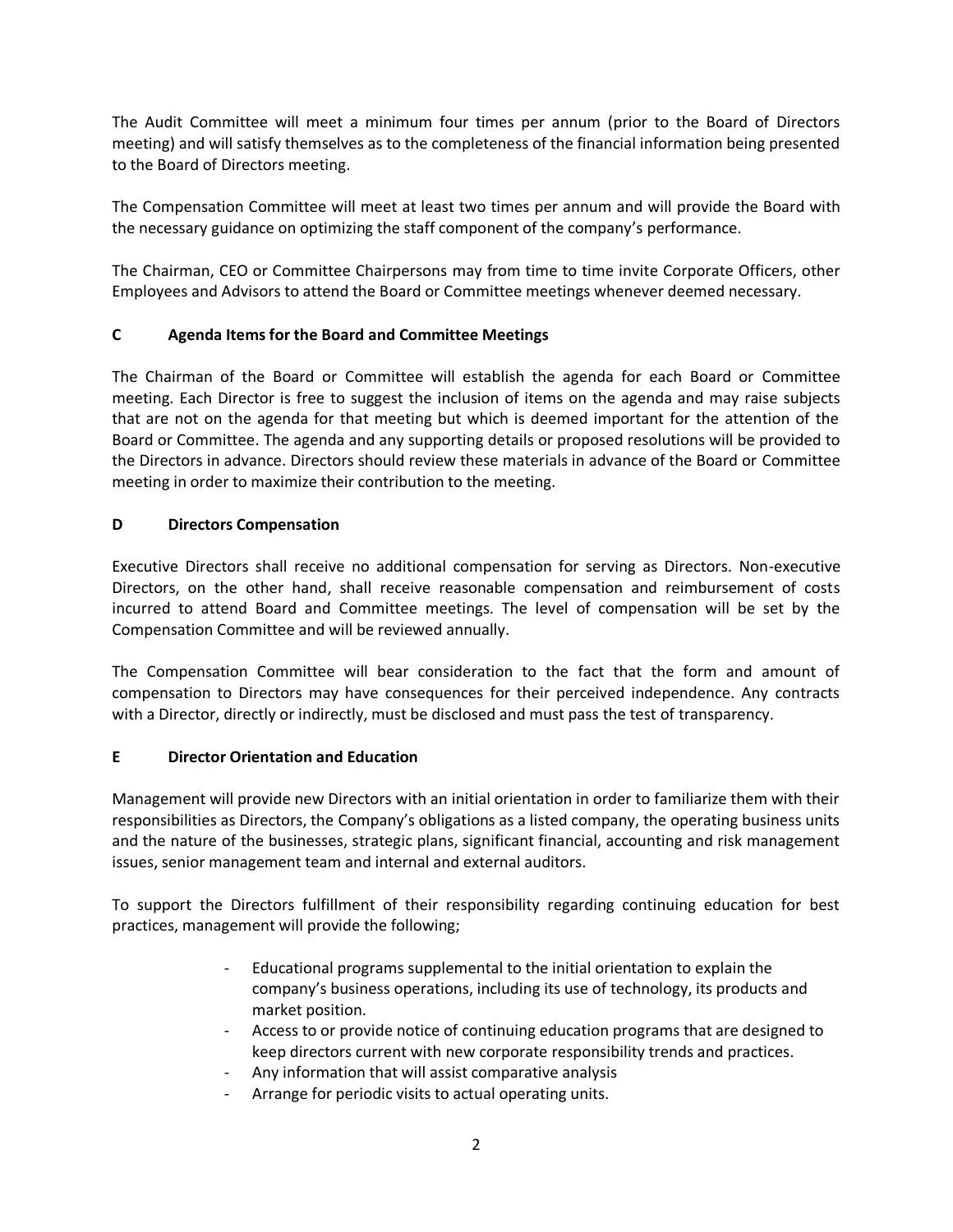- A legal review for the Board, at least annually, of the status of major litigation, compliance with significant regulatory requirements and corporate governance matters.

#### **F Management Succession Planning**

The Compensation Committee will conduct an annual review of the performance of the Chief Executive Officer (CEO) for presentation to the Board. The Board will review the report to satisfy themselves that the CEO is providing the best leadership for the company and will communicate any recommendations for improving performance.

The Board will evaluate potential successors and approve management succession strategies and plans for the Chief Executive Officer and other executive officers of the Company. The Chief Executive Officer should at all times, make available his or her recommendations and evaluations of potential successors, along with a review of any development plans recommended for such individuals.

#### **G Directors Access to Officers, Employees and Independent Advisors**

Directors have full and free access to officers and employees of the company. A Director may request through the CEO or the Secretary, the presence of any Officer or Employee at the Board of Directors meeting in order to satisfy any inquiry. Directors will ensure that any such request is not disruptive to the good operations of the company and should at all times copy the CEO on any such requests.

The Board of Directors has full power to engage the services of independent advisors or experts, including legal and financial expertise, in the furtherance of their obligations. The company will provide the necessary funding for payment of any such expert advice received.

# **2 BOARD STRUCTURE**

#### **A Size of the Board**.

The company has adopted the convention of a minimum five Director Board with 2 being executive directors and 3 being non-executive Directors. This may be varied within the limit of the bylaws as the company deems necessary through resolution of members or resolution of the existing Directors. In addition, the Board will have the guidance of a Mentor, who may be a Director or will be in addition to the Directors.

Executive Directors will include the Chief Executive Officer, The Chief Financial Officer and may include a Chief Operating Officer or any other officer of the company, the objective being to strengthen the oversight role of the Board.

#### **B Selection of Directors**

Nominees for Directorship to the Board will be brought before the existing Board for consideration. The invitation to join the Board will be extended by the Chairman of the Board. Any such notice of intention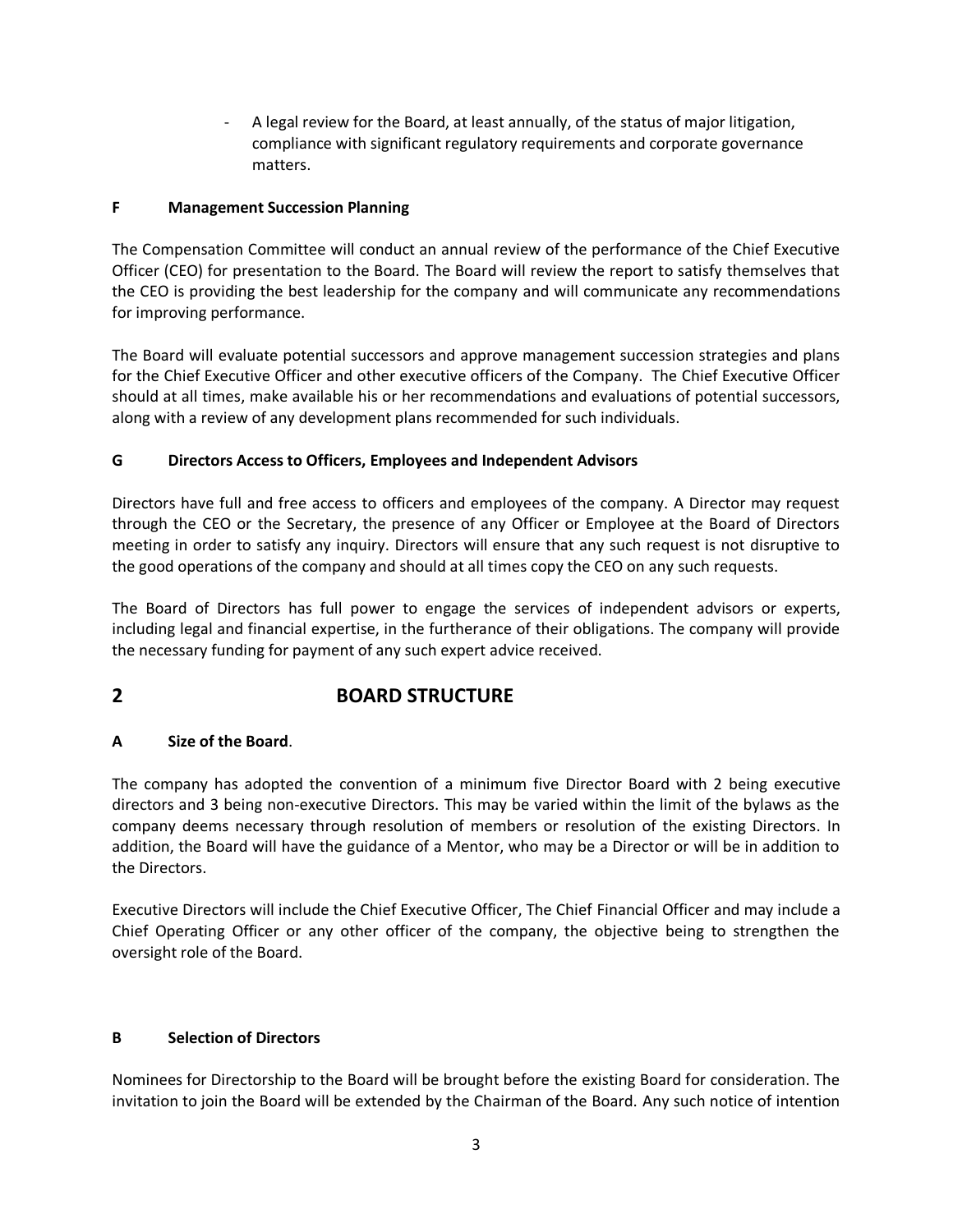to propose must be given not less than Seven days and not more than Fourteen days before the date of the meeting to elect.

The Board is responsible for filling vacancies on the Board; any such vacancies will arise through resignation, death, disqualification from amongst current directors and out of necessity to increase the current numbers.

#### **C Director Qualification**

The Directors are expected to lead the organization in maximizing value for the shareholders. The following desirable characteristics, though not guaranteeing, will increase the likelihood of that;

#### (i) **Personal Characteristics**

| <b>Integrity and Accountability:</b> | High ethical standards, integrity and strength of character in<br>his or her personal and professional dealings and a<br>willingness to act on and be accountable for his or her<br>decisions.     |
|--------------------------------------|----------------------------------------------------------------------------------------------------------------------------------------------------------------------------------------------------|
| <b>Informed Judgment:</b>            | Demonstrate intelligence, wisdom and thoughtfulness in<br>decision-making. Demonstrate a willingness to thoroughly<br>discuss issues, ask questions, and express reservation and<br>voice dissent. |
| <b>Financial Literacy:</b>           | An ability to read and understand balance sheets, income<br>and cash flow statements. Understand financial ratios and<br>other indices for evaluating Company performance.                         |
| <b>Mature Confidence:</b>            | Assertive, responsible and supportive in dealing with<br>others. Respect for others, openness to others' opinions and<br>the willingness to listen.                                                |
| <b>High Standards:</b>               | History of achievements that reflect high standards for<br>himself or herself and others.                                                                                                          |

#### **(ii). Core Competencies**

- · **Accounting and Finance:** Experience in financial accounting and corporate finance, especially with respect to trends in debt and equity markets. Familiarity with internal financial controls. · **Business Judgment:** Record of making good business decisions and evidence that those duties as a Director will be discharged in good faith and
- · **Management:** Experience in corporate management. Understand management trends in general and in the areas in which the Company conducts its business.

in a manner that is in the best interests of the Company.

- · **Crisis Response:** Ability and time to perform during periods of both shortterm and prolonged crisis.
	- · **Industry/Technology:** Unique experience and skills in an area in which the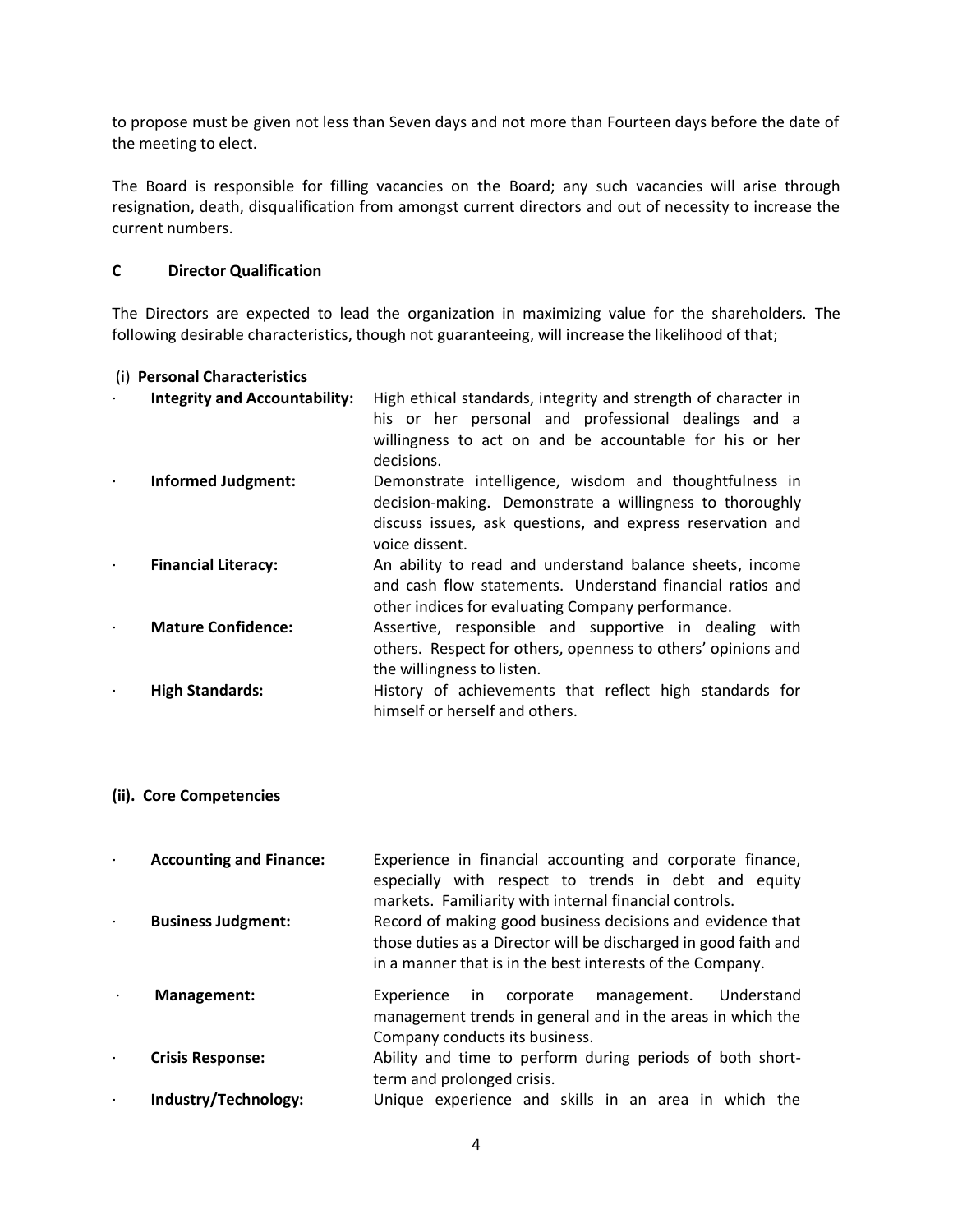Company conducts its business, · **International Markets:** Experience in global markets, international issues and foreign business practices. Leadership: **Leadership:** Understand and possess skills and have a history of motivating high-performing, talented managers. **Strategy and Vision:** Skills and capacity to provide strategic insight and direction by encouraging innovations, conceptualizing key trends, evaluating strategic decisions, and challenging the Company to sharpen its vision. **(iii) Commitment to the Company Time and Effort:** Willing to commit the time and energy necessary to satisfy the requirements of Board and Board Committee membership. Expected to attend and participate in all Board meetings and Board Committee meetings in which they are a member. Encouraged to attend all annual meetings of shareowners. A willingness to rigorously prepare prior to each meeting and actively participate in the meeting. Willingness to make himself or herself available to management upon request to provide advice and counsel. · **Awareness and Ongoing Education:** Possess, or be willing to develop, a broad knowledge of both critical issues affecting the Company (including industry-, technology- and market-specific information), and director's roles and responsibilities (including the general legal principles that guide board members). **Other Commitments:** In light of other existing commitments, ability to perform adequately as a Director, including preparation for and attendance at Board meetings and annual meetings of the

#### **(iv) Team and Company Considerations**

· **Balancing the Board:** Contributes talent, skills and experience that the Board needs as a team to supplement existing resources and provide talent for future needs. **Diversity:** Contributes to the Board in a way that can enhance perspective and judgment through diversity in gender, age, ethnic background, geographic origin, and professional experience (public, private, and non-profit sectors).

shareowners, and a willingness to do so.

Nomination of a candidate should not be based solely on these factors.

#### **D Director Retirement**

There is currently no retirement age for Directors. The company believes that once the qualification criteria are being met by each Director, then each Director will contribute positively to the company.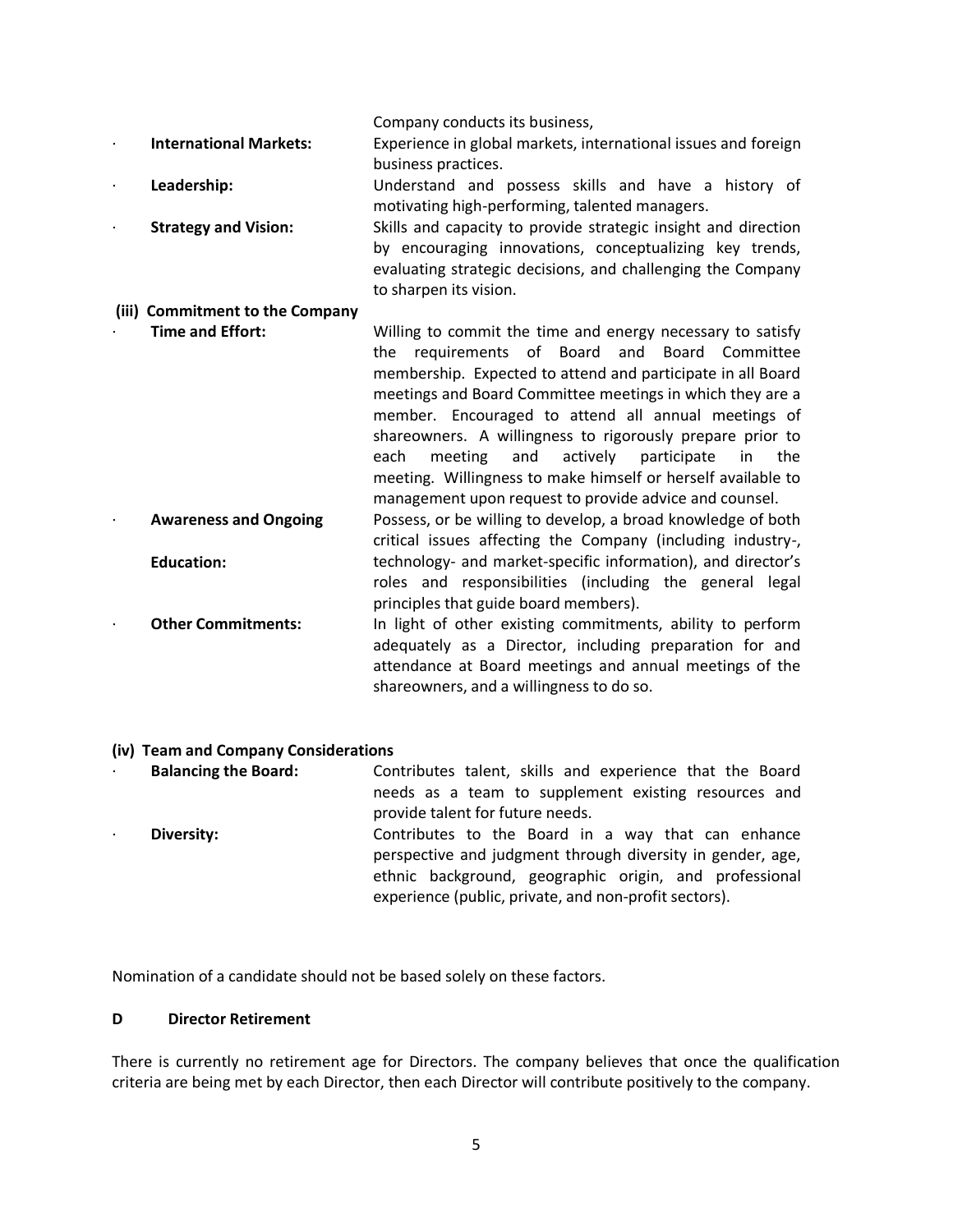#### **E Director Resignation**

Any Director may resign at any time by giving notice (in writing or by electronic transmission) to the Chairman of the Board, the President or the Secretary of the Company. Such resignation shall take effect upon receipt thereof or at any later time specified therein; and unless otherwise specified therein, the acceptance of such resignation shall not be necessary to make it effective.

#### **F Term Limits**

The Board does not believe it should establish term limits. Term limits hold the disadvantage of losing the contribution of Directors who have been able to develop, over a period of time, increasing insight into the Company and its operations and, therefore, provide an increasing contribution to the Board as a whole.

#### **G Dealings of the Directors with the company**

Directors must disclose any interest in transactions with the company and must withdraw from any proceedings of the Board which considers whether to approve any contract or arrangements in which he is interested.

# **3 COMMITTEES OF THE BOARD**

A substantial portion of analysis and work of the Board is done by standing Board Committees. The company has established 2 such committees;

- Audit Committee
- Compensation Committee

Other committees may be established as the need arises.

#### **A Audit Committee**

The Audit Committee will comprise of a minimum two, of which two will be Non-executive Directors. Invitees to the Audit Committee will include the VP of Internal Audit and Controls but may have other attendees as the needs arise. The committee will meet for a minimum of four times per annum and will arrange the meeting to coincide with the completion of the reporting quarter financial reports. Responsibility will include but is not limited to the following:

- Monitor the financial performance of the company against objectives.
- Ensure that the company is compliant with statutory and regulatory financial reporting requirements.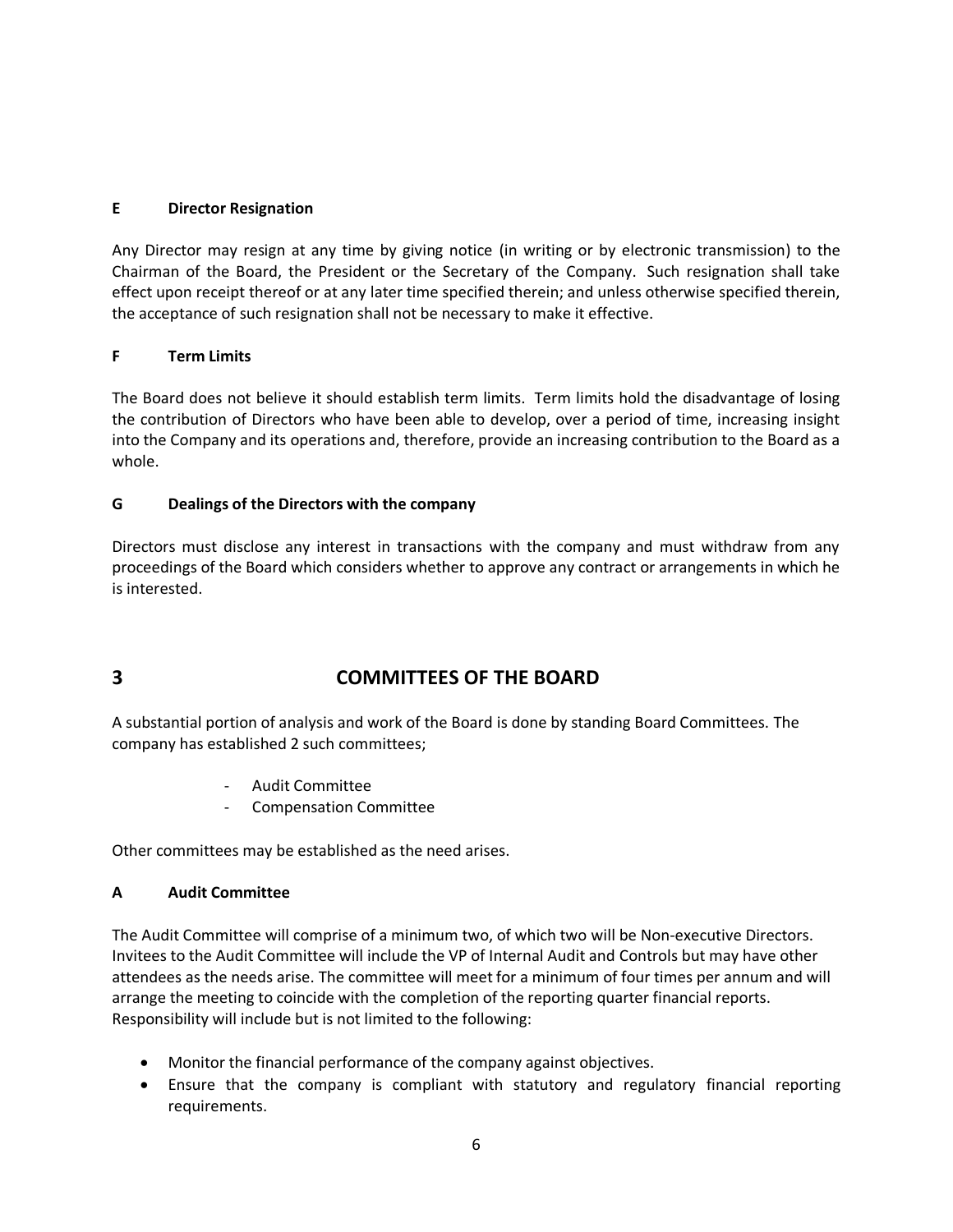- Ensure that the company is compliant with covenants relating to banking and other creditor requirements.
- Monitor and review the effectiveness of the internal audit function.
- Review external audit recommendations for improvement in controls.

#### **B Compensation Committee**

The purpose of the Compensation Committee is to assist the Board in the oversight of matters relating to compensation plans, compensation of executives, long-term strategic plans and performance in regard to management of human resources. The committee will meet at a minimum of 2 times per annum and will comprise of three, of which two will be non-executive Directors. The Head of Human Resources will be the permanent Liaison Officer to the Committee but there may be other invitees. The Committee shall have such powers and perform such duties as the Board may from time to time delegate to it, including, but not limited to those set forth below:

- Recommend to the Board salary and compensation levels, including fringe benefits, for all officers of the company and its subsidiaries;
- Review and make recommendations to the Board with respect to all executive compensation plans, including incentive compensation plans and equity based plans;
- Review operating performance relative to bonus and incentive programs;
- Review and approve corporate goals and objectives with respect to the compensation of the Chief Executive Officer, evaluate the Chief Executive Officer's performance in light of those goals and objectives and, either as a Committee or together with the other independent directors (as directed by the Board), determine and approve the Chief Executive Officer's compensation based on this evaluation;
- Recommend to the Board persons to serve as senior officers of the company;
- Review overall succession and continuity planning with the Chief Executive Officer;
- Review long range strategic plans and performance in regard to its management of all human resources, including safety, health, labor/employee relations and equality of treatment;
- **•** Review the status of significant risk(s), if any, for which oversight has been assigned to the Committee by the Board of Directors;

## **4 OTHER BOARD PRACTICES**

#### **A Board Interaction with Institutional Investors, Analysts, Media, Customers and Members of the Public**

Except where directed by the Chief Executive Officer or the Chief Financial Officer of the Company, communications on behalf of the Company with the media, securities analysts, stockbrokers and investors must be made only by specifically designated representatives of the Company. If a Director receives any inquiry relating to the Company from the media, securities analysts, brokers or investors, including informal social contacts, he or she should decline to comment and ask them to call the company's Chief Executive Officer.